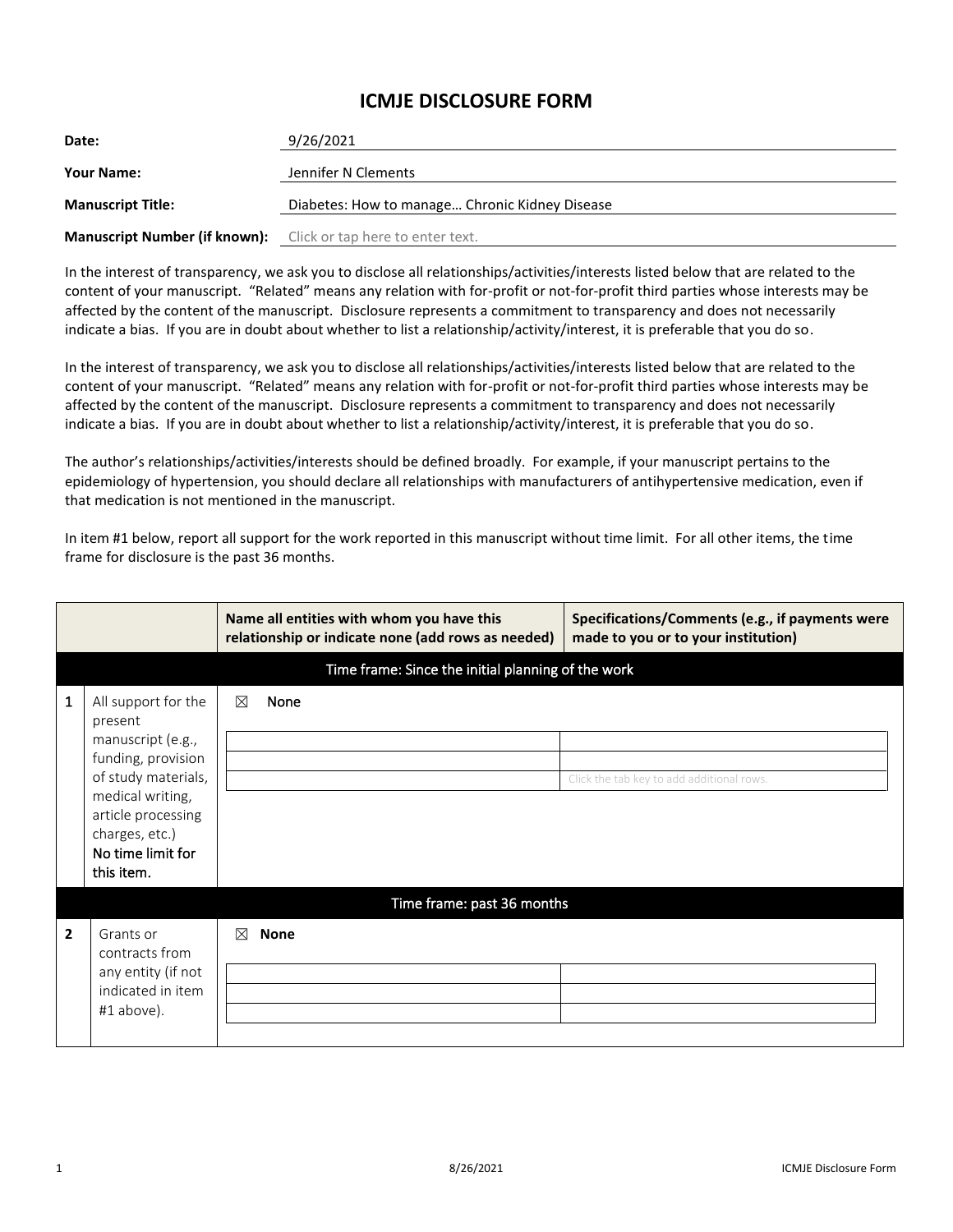|    |                                                                                                                                         | Name all entities with whom you have this<br>relationship or indicate none (add rows as needed) | Specifications/Comments (e.g., if payments were<br>made to you or to your institution) |
|----|-----------------------------------------------------------------------------------------------------------------------------------------|-------------------------------------------------------------------------------------------------|----------------------------------------------------------------------------------------|
| 3  | Royalties or<br>licenses                                                                                                                | <b>None</b><br>$\boxtimes$                                                                      |                                                                                        |
| 4  | Consulting fees                                                                                                                         | $\boxtimes$<br><b>None</b>                                                                      |                                                                                        |
| 5  | Payment or<br>honoraria for<br>lectures,<br>presentations,<br>speakers<br>bureaus,<br>manuscript<br>writing or<br>educational<br>events | <b>None</b><br>$\Box$<br>Novo Nordisk, Speaker's Bureau (Diabetes)                              |                                                                                        |
| 6  | Payment for<br>expert testimony                                                                                                         | $\boxtimes$<br><b>None</b>                                                                      |                                                                                        |
| 7  | Support for<br>attending<br>meetings and/or<br>travel                                                                                   | <b>None</b><br>$\boxtimes$                                                                      |                                                                                        |
| 8  | Patents planned,<br>issued or<br>pending                                                                                                | $\boxtimes$<br><b>None</b>                                                                      |                                                                                        |
| 9  | Participation on<br>a Data Safety<br>Monitoring<br>Board or<br>Advisory Board                                                           | <b>None</b><br>$\boxtimes$                                                                      |                                                                                        |
| 10 | Leadership or<br>fiduciary role in<br>other board,                                                                                      | $\Box$<br><b>None</b>                                                                           |                                                                                        |